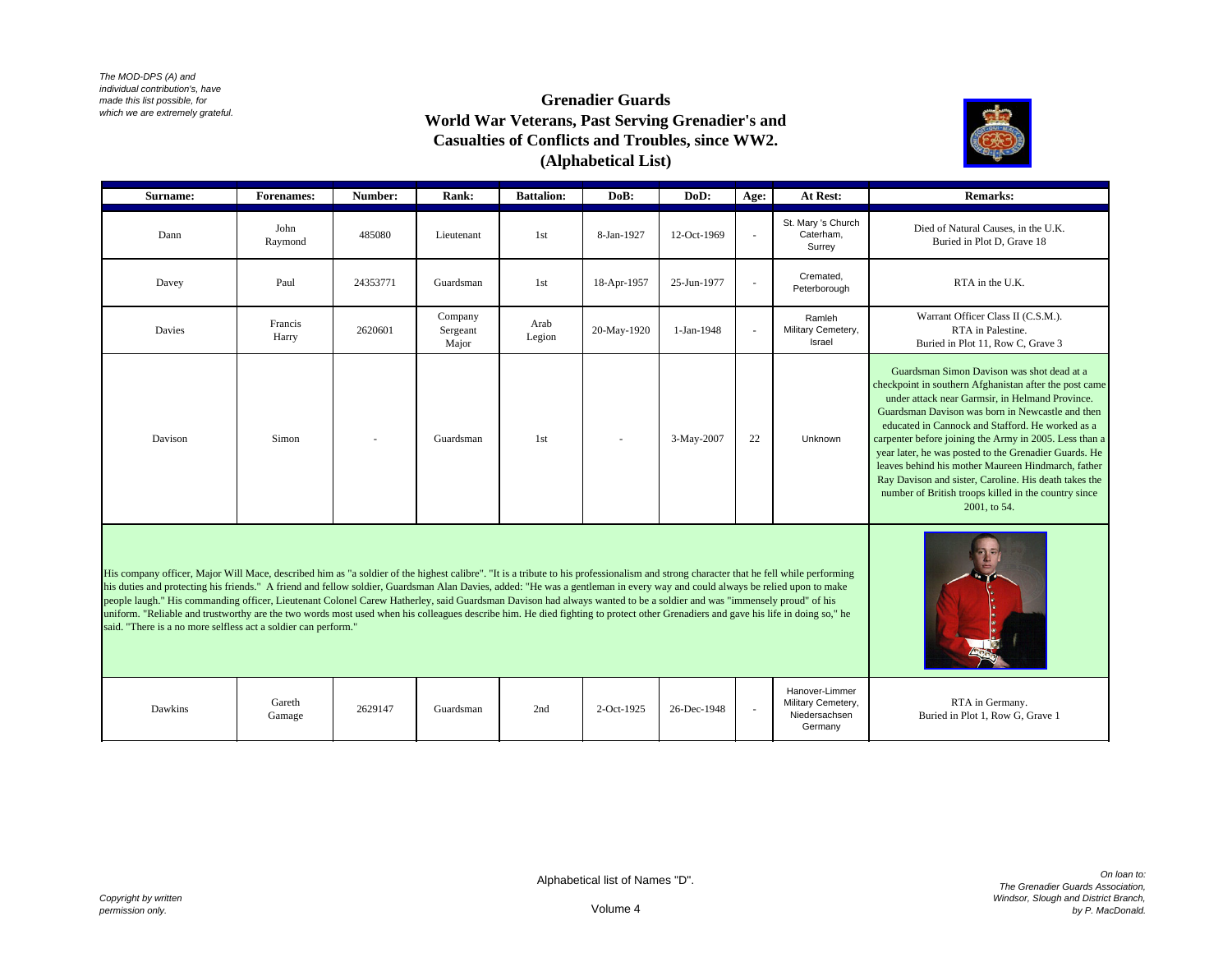*The MOD-DPS (A) and individual contribution's, have made this list possible, for which we are extremely grateful.*

## **Grenadier Guards World War Veterans, Past Serving Grenadier's and Casualties of Conflicts and Troubles, since WW2. (Alphabetical List)**



| Surname:      | <b>Forenames:</b> | Number:  | Rank:     | <b>Battalion:</b>   | DoB:        | DoD:                     | Age:   | At Rest:                                                         | <b>Remarks:</b>                                                                                                                                        |
|---------------|-------------------|----------|-----------|---------------------|-------------|--------------------------|--------|------------------------------------------------------------------|--------------------------------------------------------------------------------------------------------------------------------------------------------|
| Dean<br>(M.M) | R.H.              | 19317    | Private   | Grenadier<br>Guards |             | $\overline{\phantom{a}}$ | $\sim$ | Unknown                                                          | Awarded Military Medal, as noted in<br>4th Supplement of The London Gazette,<br>dated 28th January 1918.<br>Family connection Hanley,<br>Staffordshire |
| Dean          | Robert<br>Michael | 23252435 | Guardsman | 3rd                 | 13-Oct-1938 | 30-Nov-1957              | $\sim$ | Wayne's Keep<br>Cemetery,<br>Nicosia,<br>Cyprus                  | RTA in Cyprus.<br>Buried in Plot 11, Row B, Grave 1                                                                                                    |
| Devonshire    | Alfred<br>George  | 21006138 | Guardsman | 2nd                 | 3-Sep-1925  | 18-Sep-1951              | $\sim$ | Hanover-Limmer<br>Military Cemetery,<br>Niedersachsen<br>Germany | RTA whilst on Exercise, in Germany.<br>Buried in Plot 4, Row A, Grave 17                                                                               |
| Doody         | William           | 24830224 | Guardsman | 1 <sub>st</sub>     | 26-Oct-1971 | 1-Sep-1994               | $\sim$ | St. Georges<br>Church, Ollerton,<br>Nottinghamshire              | Misadventure, in the U.K.<br>(Private Grave)                                                                                                           |

Volume 4